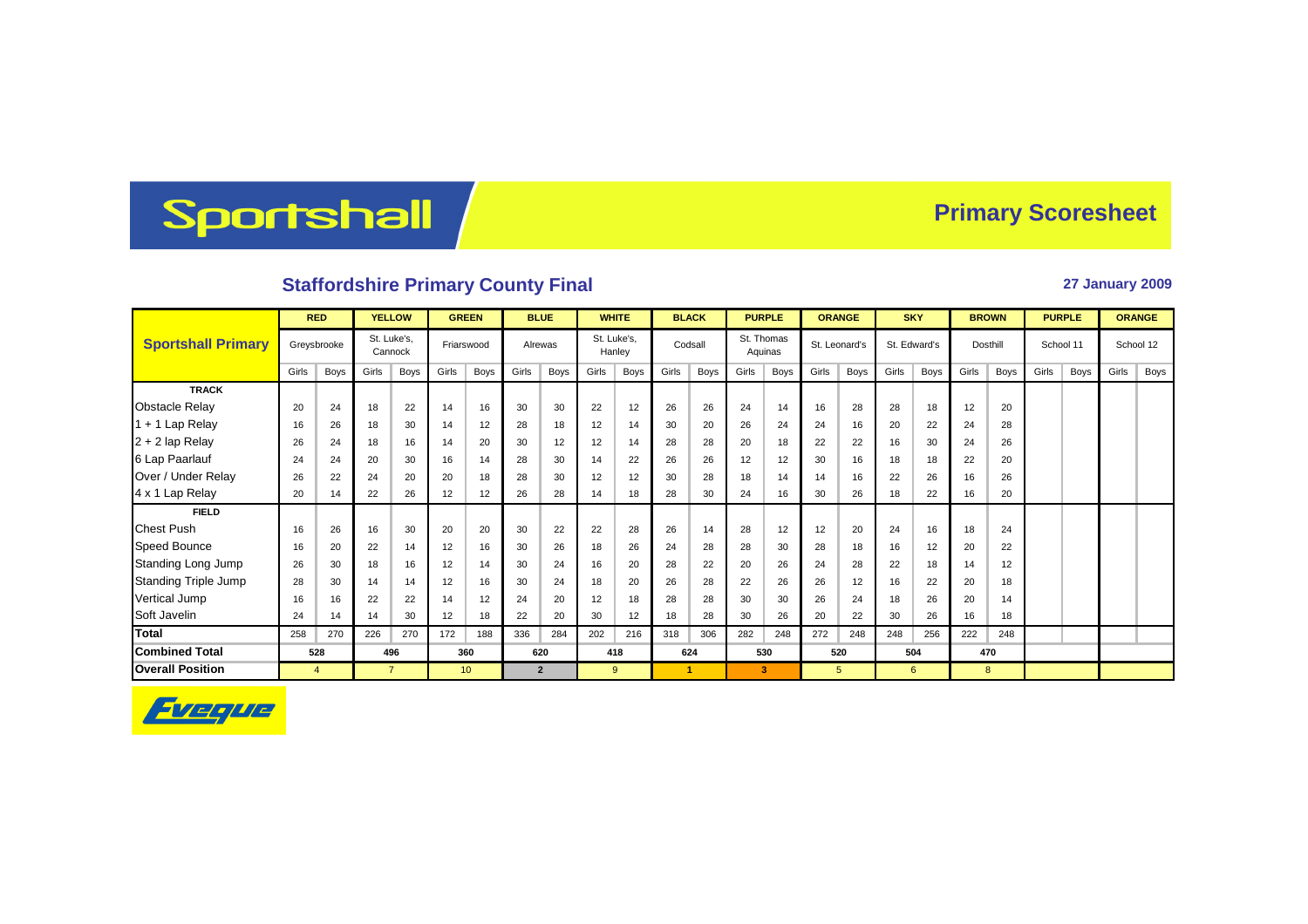| <b>Girls</b>                               |                 | <b>Obstacle Relay</b>      |                  | 1 + 1 Lap Relay         |                | 2 + 2 Lap Relay                   |                 | 6 Lap Paarlauf                      |                  |                          | Over / Under<br>Relay |                                       | 4x1 Lap Relay     |                        | <b>Girls</b>            |                         |                      | <b>Chest Push</b>             | <b>Speed Bounce</b>  |                  | Jump                 | <b>Standing Long</b>    |                      | <b>Standing Triple</b><br>Jump | <b>Vertical Jump</b> |                  |                      | Soft Javelin     |
|--------------------------------------------|-----------------|----------------------------|------------------|-------------------------|----------------|-----------------------------------|-----------------|-------------------------------------|------------------|--------------------------|-----------------------|---------------------------------------|-------------------|------------------------|-------------------------|-------------------------|----------------------|-------------------------------|----------------------|------------------|----------------------|-------------------------|----------------------|--------------------------------|----------------------|------------------|----------------------|------------------|
| Colour                                     | Team            | a (in secs) or<br>position | Position / Point | e (in secs)<br>position | ssition / Poir | e (in secs) «<br>position<br>ë (i | osition / Point | sec <sub>s</sub> )<br>position<br>€ | Position / Point | ie (in secs)<br>position | Position / Poin       | e (in secs) <<br>position<br>ime (in) | Position / Points | Colour                 | <b>Team</b>             |                         | Performances<br>Best | l Position<br>Points<br>Total | Best<br>Performances | Total / Position | Best<br>Performances | Total / Position        | Performances<br>Best | Total / Position<br>Points     | Best<br>Performances | Total / Position | Best<br>Performances | Total / Position |
|                                            |                 |                            | 6                |                         | 8              |                                   | 3               |                                     | 4                |                          | 3                     |                                       | 6                 |                        |                         | $\mathbf{1}$            | 5.5                  | 15.5                          | 44                   | 134              | 1.78                 | 5.28                    | 5.02                 | 14.88                          | 39                   | 102              | 11                   | 36               |
| RED<br>$\pmb{\omega}$                      | Greysbrook      | 134.3                      |                  | 28                      |                | 54.1                              |                 | 83.7                                |                  | 80.5                     |                       | 56.6                                  |                   | RED                    | Greysbrook<br>$\bullet$ | $\overline{\mathbf{2}}$ | 5                    | 8                             | 43                   | 8                | 1.88                 | 3                       | 4.98                 | 2                              | 35                   | 8                | 12                   | 4                |
|                                            |                 |                            | 20               |                         | 16             |                                   | 26              |                                     | 24               |                          | 26                    |                                       | 20                |                        |                         | 3                       | 5                    | 16                            | 47                   | 16               | 1.62                 | 26                      | 4.88                 | 28                             | 28                   | 16               | 13                   | 24               |
|                                            | ທົ              |                            | 7                |                         | 7              |                                   | 7               |                                     | 6                |                          | 4                     |                                       | 5                 |                        | ဟ်                      | $\mathbf{1}$            | 5.5                  | 15.5                          | 50                   | 148              | 1.74                 | 4.94                    | 4.78                 | 12.84                          | 36                   | 115              | 12                   | 29               |
| <b>YELLOW</b>                              | Cannock<br>Luke | 134.9                      |                  | 27.9                    | 56.1           |                                   | 87.4            |                                     | 81.6             |                          | 55.6                  |                                       | <b>VELLOW</b>     | St. Luke's,<br>Cannock | $\overline{\mathbf{2}}$ | 5                       | 8                    | 49                            | 5                    | 1.64             | 7                    | 3.96                    | 9                    | 35                             | 5                    | 8                | 9                    |                  |
|                                            | đή              |                            | 18               |                         | 18             |                                   | 18              |                                     | 20               |                          | 24                    |                                       | 22                |                        |                         | 3                       | 5                    | 16                            | 49                   | 22               | 1.56                 | 18                      | 4.1                  | 14                             | 44                   | 22               | 9                    | 14               |
| 긺                                          |                 |                            | 9                |                         | 9              |                                   | 9               |                                     | 8                |                          | 6                     |                                       | 10                | <b>GREEN</b>           | Friarswood              | $\mathbf{1}$            | 6                    | 16.5                          | 42                   | 130              | 1.5                  | 4.36                    | 4.49                 | 12.79                          | 34                   | 99               | 10                   | 28               |
| GRE                                        | Friarswood      | 135.5                      |                  | 28.6                    |                | 57.1                              |                 | 89.6                                |                  | 83.5                     |                       | 59.4                                  |                   |                        |                         | $\overline{\mathbf{2}}$ | 5.25                 | 6                             | 45                   | 10               | 1.5                  | 10                      | 4.48                 | 10                             | 32                   | 9                | 9                    | 10               |
|                                            |                 |                            | 14               |                         | 14             |                                   | 14              |                                     | 16               |                          | 20                    |                                       | 12                |                        |                         | 3                       | 5.25                 | 20                            | 43                   | 12               | 1.36                 | 12                      | 3.82                 | 12                             | 33                   | 14               | 9                    | 12               |
|                                            |                 |                            | 1                |                         | 2              | 1<br>53                           |                 | 81.7                                | 2                |                          | 2                     |                                       | 3                 |                        |                         | $\mathbf{1}$            | 6.75                 | 18.25                         | 53                   | 161              | 1.88                 | 5.52                    | 5.08                 | 15.56                          | 46                   | 122              | 13                   | 33               |
| BLUE                                       | Alrewas         | 127.9                      |                  | 25.6                    |                |                                   |                 |                                     |                  | 79.1                     |                       | 52.6                                  |                   | BLUE                   | Alrewas                 | $\overline{\mathbf{2}}$ | 5.5                  | 1                             | 56                   | $\mathbf{1}$     | 1.72                 | $\overline{1}$          | 5.28                 | 1                              | 36                   | 4                | 10                   | 5                |
|                                            |                 |                            | 30               |                         | 28             |                                   | 30              |                                     | 28               |                          | 28                    |                                       | 26                |                        |                         | 3                       | 6                    | 30                            | 52                   | 30               | 1.92                 | 30                      | 5.2                  | 30                             | 40                   | 24               | 10                   | 22               |
| t. Luke's,<br>Hanley<br><b>WHITE</b><br>5i |                 |                            | 5                |                         | 10             |                                   | 10              |                                     | 9                |                          | 10                    |                                       | 9                 |                        |                         | -1                      | 5.75                 | 16.75                         | 51                   | 140              | 1.66                 | 4.72                    | 4.83                 | 13.43                          | 31                   | 88               | 12                   | 37               |
|                                            |                 | 134.2                      |                  | 29.2                    |                | 57.4                              |                 | 90                                  |                  | 93.9                     |                       | 58                                    |                   | <b>WHITE</b>           | St. Luke's,<br>Hanley   | $\overline{\mathbf{2}}$ | 5                    | 5                             | 49                   | $\overline{7}$   | 1.52                 | 8                       | 4.2                  | $\overline{7}$                 | 29                   | 10               | 11                   | 1                |
|                                            |                 |                            | 22               |                         | 12             |                                   | 12              |                                     | 14               |                          | 12                    |                                       | 14                |                        |                         | 3                       | 6                    | 22                            | 40                   | 18               | 1.54                 | 16                      | 4.4                  | 18                             | 28                   | 12               | 14                   | 30               |
|                                            |                 |                            | 3                |                         | 1              |                                   | 2               |                                     | 3                |                          | 1                     |                                       | 2                 |                        |                         | -1                      | 7.25                 | 17.5                          | 49                   | 154              | 1.98                 | 5.34                    | 4.34                 | 14.34                          | 40                   | 126              | 13                   | 31               |
| <b>BLACK</b>                               | Codsall         | 133.2                      |                  | 25.1                    |                | 54                                |                 | 82.2                                |                  | 77.7                     |                       | 51.9                                  |                   | <b>BLACK</b>           | Codsall                 | $\overline{\mathbf{2}}$ | 5.25                 | 3                             | 50                   | 4                | 1.78                 | $\overline{\mathbf{2}}$ | 5.32                 | 3                              | 42                   | $\mathbf{2}$     | 9                    | 7                |
|                                            |                 |                            | 26               |                         | 30             |                                   | 28              |                                     | 26               |                          | 30                    |                                       | 28                |                        |                         | 3                       | 5                    | 26                            | 55                   | 24               | 1.58                 | 28                      | 4.68                 | 26                             | 44                   | 28               | 9                    | 18               |
|                                            | Thomas          |                            | 4                | 3                       |                |                                   | 6               |                                     | 10               |                          | 7                     |                                       | 4                 |                        | Thomas                  | $\mathbf{1}$            | 5.75                 | 17.75                         | 54                   | 155              | 1.66                 | 5.14                    | 4.9                  | 14.13                          | 45                   | 128              | 12                   | 37               |
| <b>PURPLE</b>                              | Aquinas         | 134.1                      |                  | 26                      |                | 55.8                              |                 | 93.6                                |                  | 84                       |                       | 52.9                                  |                   | <b>PURPLE</b>          | Aquinas                 | $\overline{2}$          | 6.25                 | $\mathbf{2}$                  | 48                   | $\mathbf{2}$     | 1.8                  | 6                       | 4.2                  | 5                              | 38                   | 1                | 13                   | 1                |
|                                            | 5               |                            | 24               |                         | 26             |                                   | 20              |                                     | 12               |                          | 18                    |                                       | 24                |                        | si,                     | 3                       | 5.75                 | 28                            | 53                   | 28               | 1.68                 | 20                      | 5.03                 | 22                             | 45                   | 30               | 12                   | 30               |
|                                            |                 |                            | 8                |                         | 4              |                                   | 5               |                                     | 1                | 87.8                     | 9                     | 51.5                                  | 1                 | ORANGE                 | Leonard's<br>ΰ,         | $\mathbf{1}$            | 4.5                  | 15.25                         | 53                   | 155              | 1.8                  | 5.26                    | 4.22                 | 14.34                          | 49                   | 123              | 12                   | 32               |
| ORANGE                                     | Leonard's<br>ō  | 135                        |                  | 26.4                    |                | 55.2                              |                 | 79.6                                |                  |                          |                       |                                       |                   |                        |                         | $\overline{\mathbf{2}}$ | 5.5                  | 10                            | 53                   | $\overline{2}$   | 1.74                 | 4                       | 5.76                 | 3                              | 38                   | 3                | 8                    | 6                |
|                                            |                 |                            | 16               |                         | 24             |                                   | 22              |                                     | 30               |                          | 14                    |                                       | 30                |                        |                         | 3                       | 5.25                 | 12                            | 49                   | 28               | 1.72                 | 24                      | 4.36                 | 26                             | 36                   | 26               | 12                   | 20               |
|                                            |                 |                            | $\mathbf{2}$     |                         | 6              |                                   | 8               |                                     | 7                |                          | 5                     |                                       | 7                 |                        |                         | $\mathbf{1}$            | 5.25                 | 17                            | 48                   | 134              | 1.58                 | 5.14                    | 4.68                 | 13.23                          | 43                   | 111              | 10                   | 37               |
| SKY                                        | Edward's<br>õ5. | 132.4                      |                  | 27.3                    |                | 56.3                              |                 | 88.7                                |                  | 82.6                     |                       | 56.9                                  |                   | SKY                    | St.<br>Edward's         | $\overline{\mathbf{2}}$ | 6.25                 | 4                             | 44                   | 8                | 1.94                 | 5                       | 4.32                 | 8                              | 31                   | $\overline{7}$   | 13                   | $\mathbf{1}$     |
|                                            |                 |                            | 28               |                         | 20             |                                   | 16              |                                     | 18               |                          | 22                    |                                       | 18                |                        |                         | 3                       | 5.5                  | 24                            | 42                   | 16               | 1.62                 | 22                      | 4.23                 | 16                             | 37                   | 18               | 14                   | 30               |
|                                            |                 |                            | 10               |                         | 4              |                                   | 4               |                                     | 5                |                          | 8                     |                                       | 8                 |                        |                         | -1                      | 5.5                  | 16                            | 50                   | 147              | 1.34                 | 4.42                    | 3.94                 | 14.02                          | 33                   | 112              | 10                   | $30\,$           |
| <b>BROWN</b>                               | Dosthill        | 139                        |                  | 26.4                    |                | 54.2                              |                 | 85                                  |                  | 87.5                     |                       | 57                                    |                   | <b>BROWN</b>           | Dosthill                | $\overline{\mathbf{2}}$ | 5.25                 | $\overline{7}$                | 47                   | 6                | 1.28                 | 9                       | 4.68                 | 6                              | 46                   | 6                | 10                   | 8                |
|                                            |                 |                            | 12               |                         | 24             |                                   | 24              |                                     | 22               |                          | 16                    |                                       | 16                |                        |                         | 3                       | 5.25                 | 18                            | 50                   | 20               | 1.8                  | 14                      | 5.4                  | 20                             | 33                   | 20               | 10                   | 16               |
| ш                                          | ż               |                            | 0                |                         | 0              |                                   | 0               |                                     | 0                |                          | 0                     |                                       | 0                 |                        | ÷                       | $\mathbf{1}$            |                      | $^{\circ}$                    |                      | 0                |                      | 0                       |                      | $\mathbf 0$                    |                      | 0                |                      | $\pmb{0}$        |
| PURPL                                      | School          |                            |                  |                         |                |                                   |                 |                                     |                  |                          |                       |                                       | <b>PURPLE</b>     | School                 | $\overline{\mathbf{2}}$ |                         | $\mathbf{0}$         |                               | 0                    |                  | $\bf{0}$             |                         | $\bf{0}$             |                                | 0                    |                  | 0                    |                  |
|                                            |                 |                            | $\bf{0}$         |                         | $\bf{0}$       |                                   | $\bf{0}$        |                                     | $\mathbf{0}$     |                          | $\bf{0}$              |                                       | $\bf{0}$          |                        |                         | 3                       |                      | $\bf{0}$                      |                      | $\bf{0}$         |                      | $\bf{0}$                |                      | $\bf{0}$                       |                      | $\bf{0}$         |                      | $\bf{0}$         |
| ORANGE                                     | $\tilde{c}$     |                            | 0                |                         | 0              |                                   | 0               |                                     | 0                |                          | 0                     |                                       | 0                 | ORANGE                 |                         | $\mathbf{1}$            |                      | $\mathsf 0$                   |                      | $\pmb{0}$        |                      | $\mathsf 0$             |                      | $\mathbf 0$                    |                      | $\mathbf 0$      |                      | $\pmb{0}$        |
|                                            | School          |                            |                  |                         |                |                                   |                 |                                     |                  |                          |                       |                                       |                   |                        | School 12               | $\overline{\mathbf{2}}$ |                      | 0                             |                      | 0                |                      | 0                       |                      | 0                              |                      | 0                |                      | 0                |
|                                            |                 |                            | $\bf{0}$         |                         | $\bf{0}$       |                                   | $\bf{0}$        |                                     | $\bf{0}$         |                          | $\bf{0}$              |                                       | $\bf{0}$          |                        |                         | 3                       |                      | $\bf{0}$                      |                      | $\bf{0}$         |                      | $\bf{0}$                |                      | $\bf{0}$                       |                      | $\bf{0}$         |                      | $\bf{0}$         |

Sportshall

**Girls Track Events Girls Field Events**